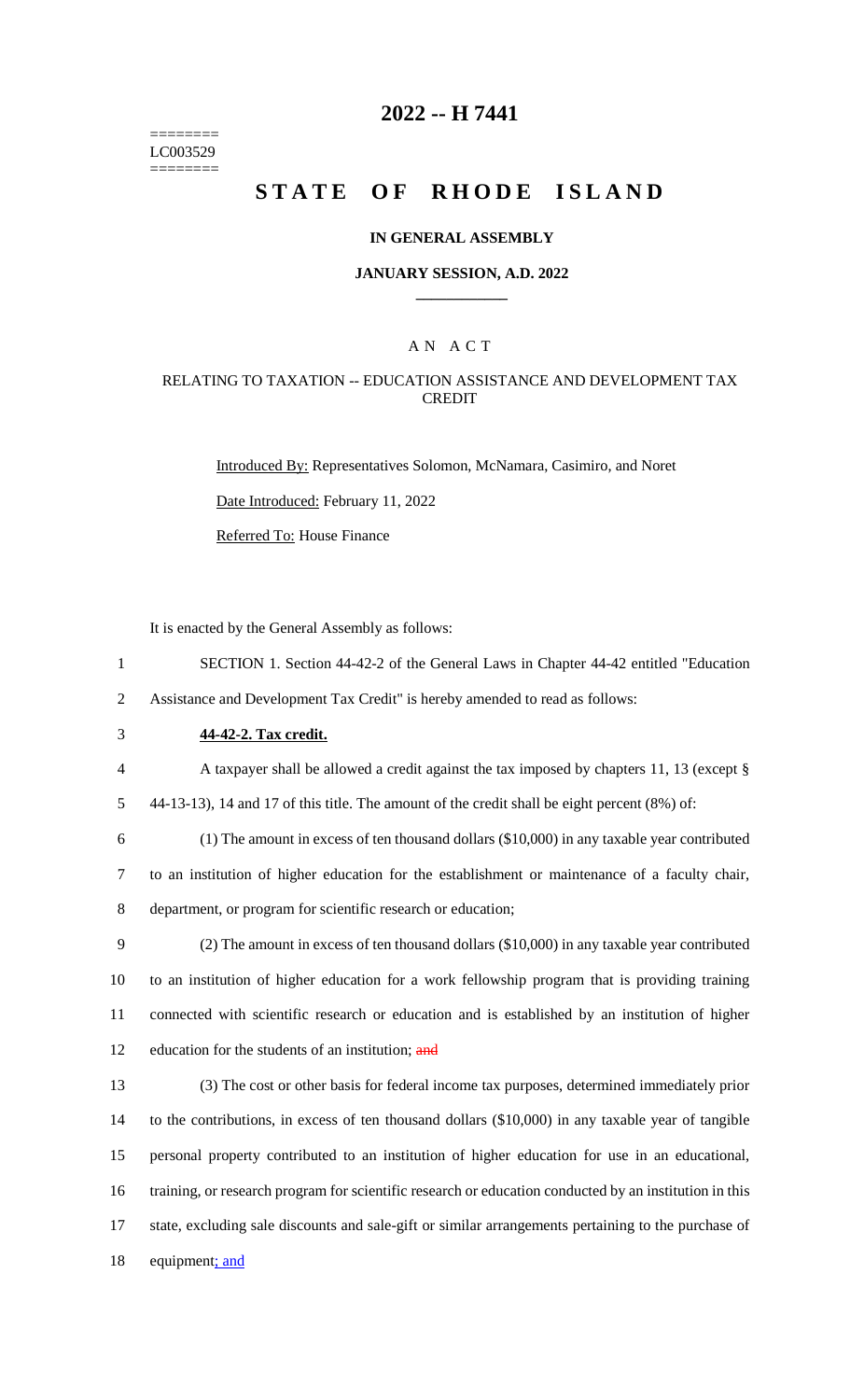- 1 (4) The amount in excess of ten thousand dollars (\$10,000) in any taxable year for any
- 2 person, firm, association, foundation, corporation, or business entity for any sums of money
- 3 contributed to a public school district or department for the express purpose of making physical
- 4 improvements to a school within the district or department, pursuant to chapter 89 of title 16.
- 5 SECTION 2. This act shall take effect on January 1, 2023.

======== LC003529 ========